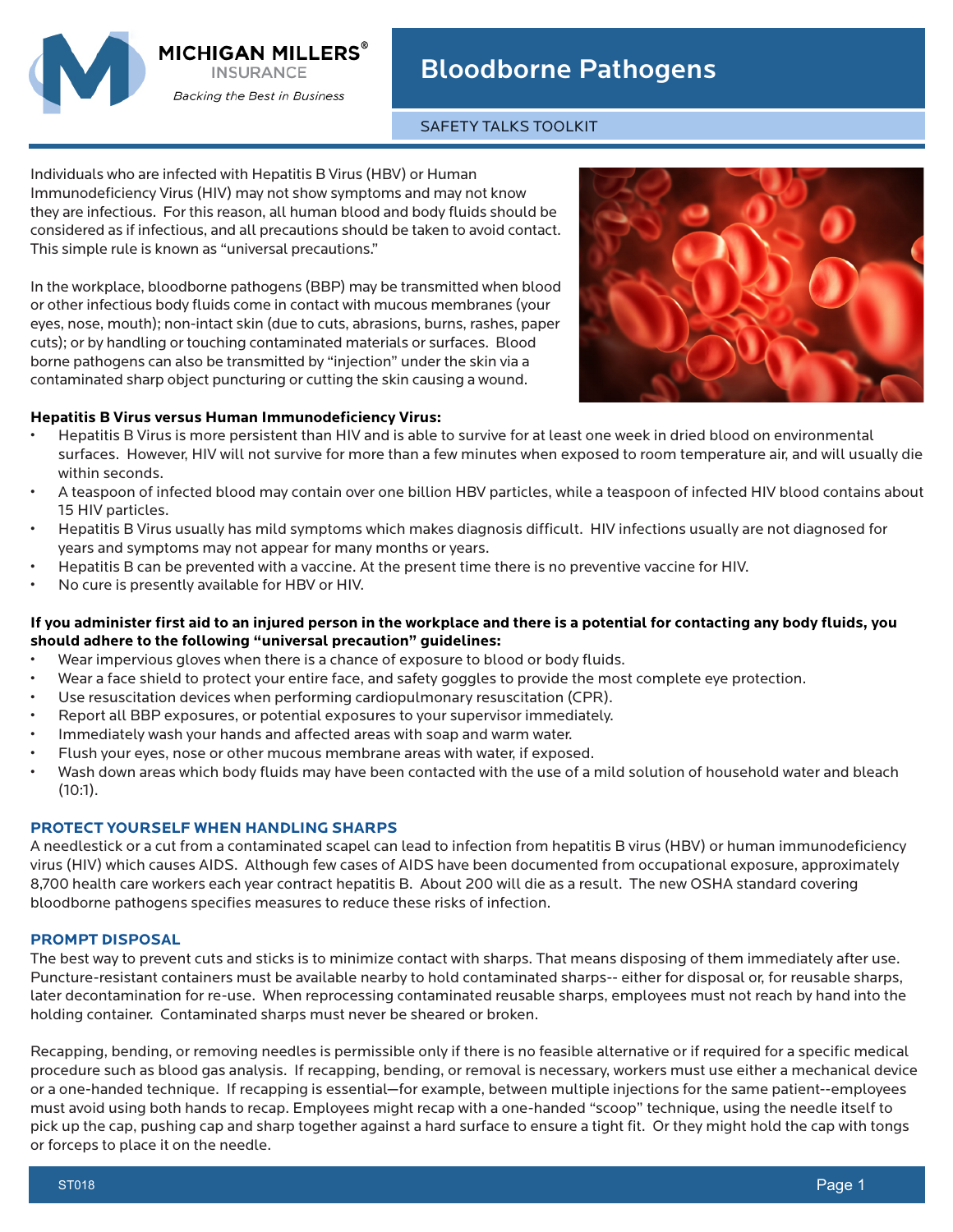## **SHARPS CONTAINERS**

Containers for used sharps must be puncture resistant. The sides and the bottom must be leak proof. They must be labeled or color coded red to ensure that everyone knows the contents are hazardous. Containers for disposable sharps must have a lid, and they must be maintained upright to keep liquids and the sharps inside.

Employees must never reach by hand into containers of contaminated sharps. Containers for reusable sharps could be equipped with wire basket liners for easy removal during reprocessing, or employees could use tongs or forceps to withdraw the contents. Reusable sharps disposal containers may not be opened, emptied, or cleaned manually.

Containers need to be located as near to as feasible the area of use. In some cases, they may be placed on carts to prevent access to mentally disturbed or pediatric patients. Containers also should be available wherever sharps may be found, such as in laundries. The containers must be replaced routinely and not be overfilled, which can increase the risk of needle sticks or cuts.

## **HANDLING CONTAINERS**

When employees are ready to discard containers' they should first close the lids. If there is a chance of leakage from the primary container, the employees should use a secondary container that is closable, labeled, or color coded and leak resistant.

## **CONTAMINATION**

Keeping work areas in a clean and sanitary condition reduces employees' risk of exposure to bloodborne pathogens. Each year about 8,700 healthcare workers are infected with hepatitis B virus, and 200 die from contracting hepatitis B through their work. The chance of contracting human immunodeficiency virus (HIV), the bloodborne pathogen which causes AIDS, from occupational exposure is small, yet a good housekeeping program can minimize this risk as well.

## **DECONTAMINATION**

Every employer whose employees are exposed to blood or other potentially infectious materials must develop a written schedule for cleaning each area where exposures occur. The methods of decontaminating different surfaces must be specified, determined by the type of surface to be cleaned, the soil present and the tasks or procedures that occur in that area.

For example, different cleaning and decontamination measures would be used for a surgical operatory and a patient room. Similarly, hard surfaced flooring and carpeting require separate cleaning methods. More extensive efforts will be necessary for gross contamination than for minor spattering. Likewise, such varied tasks as laboratory analyses and normal patient care would require different techniques for clean-up.

Employees must decontaminate working surfaces and equipment with an appropriate disinfectant after completing procedures involving exposure to blood. Many laboratory procedures are performed on a continual basis throughout a shift. Except as discussed below, it is not necessary to clean and decontaminate between procedures. However, if the employee leaves the area for a period of time, for a break or lunch, then contaminated work surfaces must be cleaned.

Employees also must clean (1) when surfaces become obviously contaminated; (2) after any spill of blood or other potentially infectious materials; and (3) at the end of the work shift if contamination might have occurred. Thus, employees need not decontaminate the work area after each patient care procedure, but only after those that actually result in contamination.

If surfaces or equipment are draped with protective coverings such as plastic wrap or aluminum foil, these coverings should be removed or replaced if they become obviously contaminated. Reusable receptacles such as bins, pails and cans that are likely to become contaminated must be inspected and decontaminated on a regular basis. If contamination is visible, workers must clean and decontaminate the item immediately, or as soon as feasible.

Should glassware that may be potentially contaminated break, workers need to use mechanical means such as a brush and dustpan or tongs or forceps to pick up the broken glass--never by hand, even when wearing gloves.

Before any equipment is serviced or shipped for repairing or cleaning, it must be decontaminated to the extent possible. The equipment must be labeled, indicating which portions are still contaminated. This enables employees and those who service the equipment to take appropriate precautions to prevent exposure.

## **REGULATED WASTE**

In addition to effective decontamination of work areas, proper handling of regulated waste is essential to prevent unnecessary exposure to blood and other potentially infectious materials. Regulated waste must be handled with great care --i.e., liquid or semi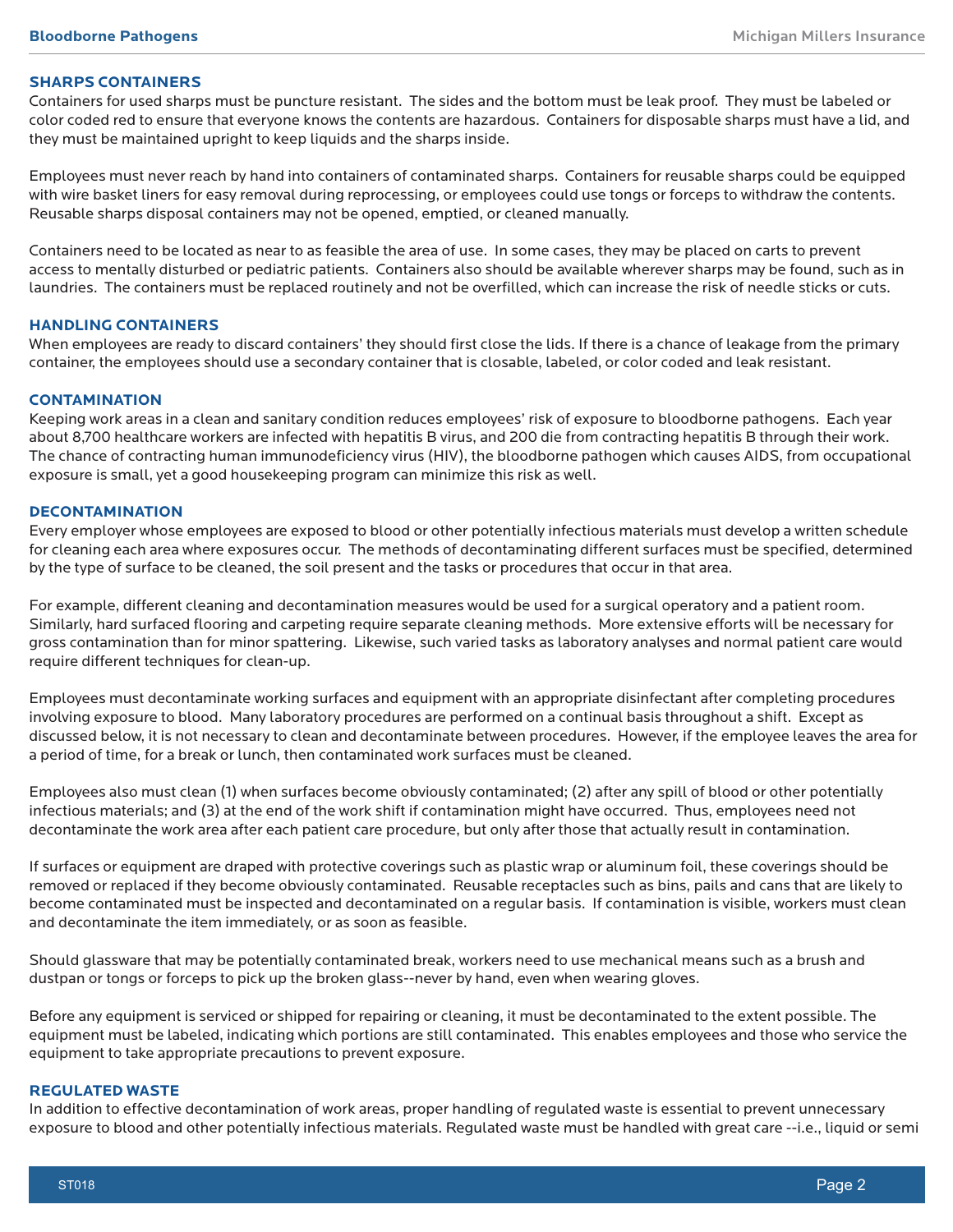liquid blood and other potentially infectious materials, items caked with these materials, items that would release blood or other potentially infected materials if compressed, pathological or microbiological wastes containing them and contaminated sharps.

Containers used to store regulated waste must be closable and suitable to contain the contents and prevent leakage of fluids. Containers designed for sharps also must be puncture resistant. They must be labeled or color coded to ensure that employees are aware of the potential hazards. Such containers must be closed before removal to prevent the contents from spilling. If the outside of a container becomes contaminated, it must be placed within a second suitable container.

Regulated waste must be disposed of in accordance with applicable state and local laws.

#### **LAUNDRY**

Laundry workers must wear gloves and handle contaminated laundry as little as possible, with a minimum of agitation. Contaminated laundry should be bagged or placed in containers at the location where it is used, but not sorted or rinsed there.

Laundry must be transported within the establishment or to outside laundries in labeled or red color-coded bags. If the facility uses Universal Precautions for handling all soiled laundry, then alternate labeling or color coding that can be recognized by the employees may be used. If laundry is wet and it might soak through laundry bags, then workers must use bags that prevent leakage to transport it.

#### **PERSONAL PROTECTIVE EQUIPMENT**

Wearing gloves, gowns, masks, and eye protection can significantly reduce health risks for workers exposed to blood and other potentially infectious materials. The new OSHA standard covering bloodborne disease requires employers to provide appropriate personal protective equipment (PPE) and clothing free of charge to employees.

#### **Selecting PPE**

Personal protective clothing and equipment must be suitable. This means the level of protection must fit the expected exposure. For example, gloves would be sufficient for a laboratory technician who is drawing blood, whereas a pathologist conducting an autopsy would need considerably more protective clothing.

PPE may include gloves, gowns, laboratory coats, face shields or masks, eye protection, pocket masks, and other protective gear. The gear must be readily accessible to employees and available in appropriate sizes.

If an employee is expected to have hand contact with blood or other potentially infectious materials or contaminated surfaces, he or she must wear gloves. Single use gloves cannot be washed or decontaminated for reuse. Utility gloves may be decontaminated if they are not compromised. They should be replaced when they show signs of cracking, peeling, tearing, puncturing, or deteriorating. If employees are allergic to standard gloves, the employer must provide hypoallergenic gloves or similar alternatives.

Routine gloving is not required for phlebotomy in voluntary blood donation centers, though it is necessary for all other phlebotomies. In any case, gloves must be available in voluntary blood donation centers for employees who want to use them. Workers in voluntary blood donation centers must use gloves (1) when they have cuts, scratches or other breaks in their skin, (2) while they are in training; and (3) when they believe contamination might occur.

Employees should wear eye and mouth protection such as goggles and masks, glasses with solid side shields, and masks or chinlength face shields when splashes, sprays, splatters, or droplets of potentially infectious materials pose a hazard through the eyes, nose or mouth. More extensive coverings such as gowns, aprons, surgical caps and hoods, and shoe covers or boots are needed when gross contamination is expected. This often occurs, for example, during orthopedic surgery or autopsies.

Employers must provide the PPE and ensure that their workers wear it. This means that if a lab coat is considered PPE, it must be supplied by the employer rather than the employee. The employer also must clean or launder clothing and equipment and repair or replace it as necessary.

Additional protective measures such as using PPE in animal rooms and decontaminating PPE before laundering are essential in facilities that conduct research on HIV or HBV.